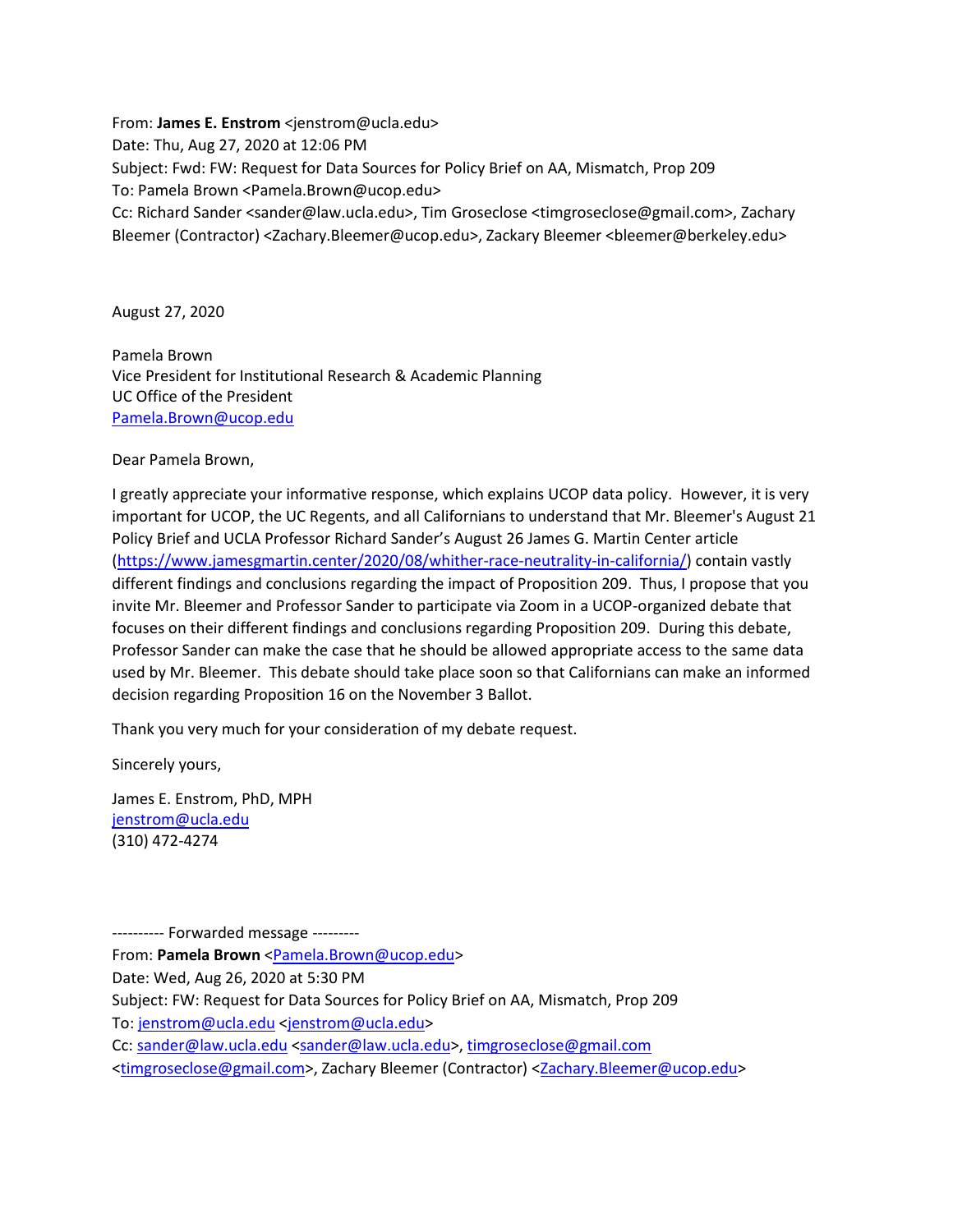Dear Professor Enstrom:

Zachary Bleemer, an intern in my office, shared with me your recent request for data referenced in his August 2020 policy brief. The data referenced in Mr. Bleemer's policy brief is maintained by my office, the UCOP Office of Institutional Research and Academic Planning ("IRAP"). Because this data contains sensitive, personally identifiable information, access is limited to IRAP and UCOP employees such as Mr. Bleemer. Mr. Bleemer's work on this project was performed as part of IRAP's work for Provost Michael Brown and his office is using the work to advise The Regents and other University leaders.

Our office is staffed to provide administrative decision support for the institution and unfortunately we are not able to provide services including data sets to support student or faculty research or research by external entities. We are able to provide this type of service only in rare cases when the research is requested directly by the UC President or Provost and the research cannot be delivered by our office. Instead IRAP publishes an unprecedented amount of information on the University of California operations for research and public use through the [UC Accountability Report,](https://accountability.universityofcalifornia.edu/2020/welcome.html) [UC Information Center](https://www.universityofcalifornia.edu/infocenter/) and [IRAP content & analysis section of our website.](https://ucop.edu/institutional-research-academic-planning/content-analysis/index.html)

Pamela

## Pamela Brown (She, Her, Hers) Vice President for Institutional Research & Academic Planning (IRAP) University of California, Office of the President

*\*Read the latest [topic briefs and in-depth IRAP research](http://www.ucop.edu/institutional-research-academic-planning/index.html) \* The [Accountability Report](http://accountability.universityofcalifornia.edu/) shares the power of the University of California as an agent of social mobility, economic growth and scientific advancement. \*Explore the UC story through data using the [UC Information Center](http://www.universityofcalifornia.edu/infocenter) [\\*Sign up to receive the IRAP Bulletin](http://eepurl.com/bvUyOH)*

--

Zach Bleemer

Institutional Research and Academic Planning University of California Office of the President 1111 Franklin St., Oakland, CA 94607 510-987-9487 | [zachary.bleemer@ucop.edu](mailto:zachary.bleemer@ucop.edu)

---------- Forwarded message --------- From: **James E. Enstrom** [<jenstrom@ucla.edu>](mailto:jenstrom@ucla.edu) Date: Sun, Aug 23, 2020 at 8:00 PM Subject: Request for Data Sources for Policy Brief on AA, Mismatch, Prop 209 To: Zackary Bleemer <br />
<br />
Letanguary<br />
Letanguary<br />
Letanguary<br />
Letanguary<br />
Letanguary<br />
Letanguary<br />
Letanguary<br />
Letanguary<br />
Letanguary<br />
Letanguary<br />
Letanguary<br />
L Cc: Richard Sander [<sander@law.ucla.edu>](mailto:sander@law.ucla.edu), Tim Groseclose [<timgroseclose@gmail.com>](mailto:timgroseclose@gmail.com)